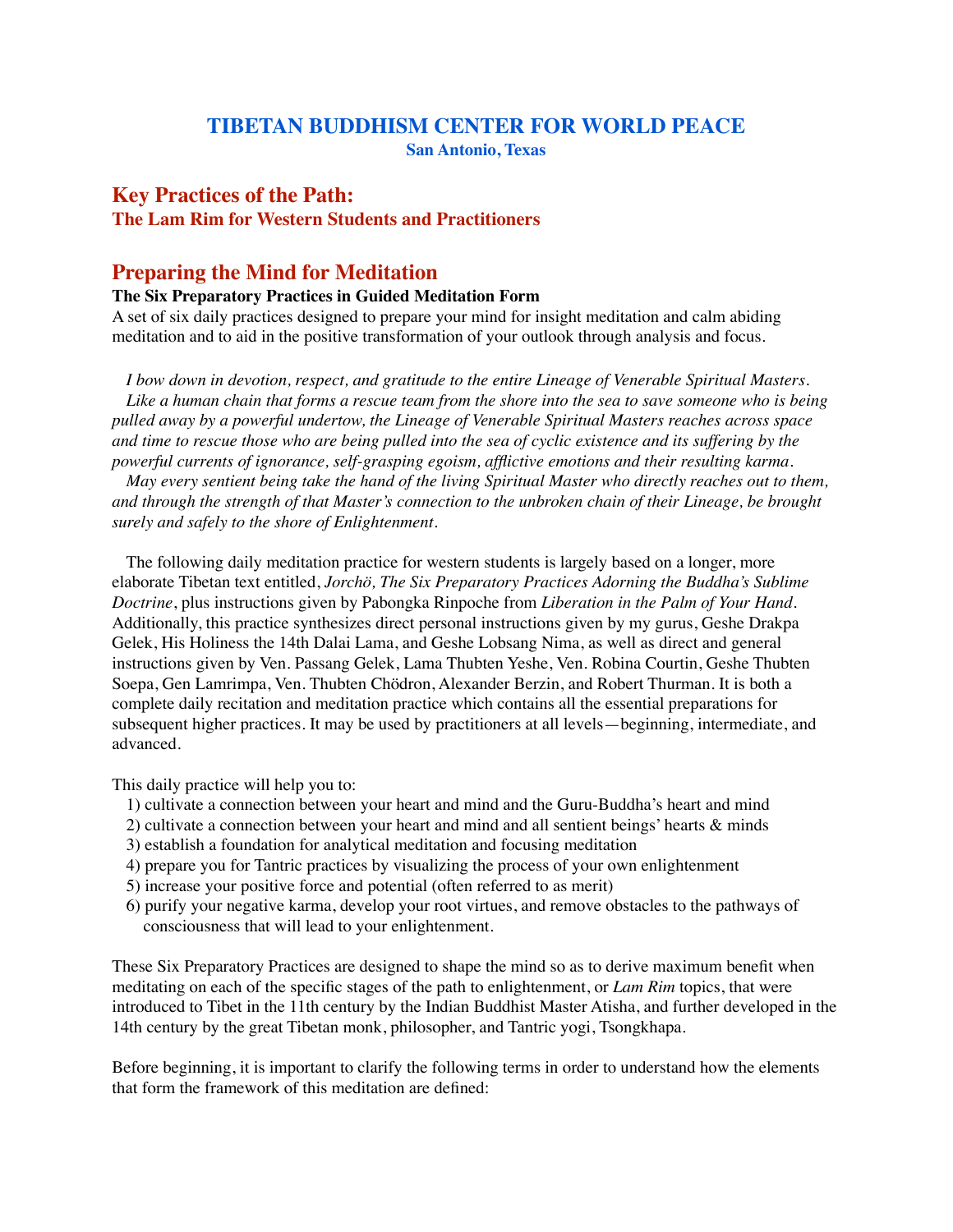# **Buddha**

In the ancient Indian languages of Sanskrit and Pali, *buddha* means "awakened; enlightened; one who has achieved perfect knowledge of all that can be perceived or grasped by the mind." The first syllable (*bud -*) refers to awakening from the deep sleep of ignorance, and implies the total eradication from one's consciousness of everything that arises from that ignorance: all ego self-grasping, all fear, all craving desire, all neuroses, anxiety, depression, anger, jealousy, low self-esteem—in short, the utter uprooting of all afflictive emotions. The second syllable (- *dha*) refers to a mind that has blossomed like a lotus flower to the knowledge of all things, and implies the development to *perfection* of all the positive qualities: love, kindness, joy, compassion, wisdom, self-confidence, patience, generosity. A Buddha is not an allpowerful Creator God, nor a substitute for one, but has found from direct experience that afflictive, counterproductive states of mind are not central nor foundational to our nature; they are adventitious; they are not an essential part of who we are, and therefore can be removed. According to Mahayana Buddhist philosophy there are many beings who have achieved enlightenment, or Buddhahood. All have infinite awareness, understanding, and insight; all work for the benefit of sentient beings who have not yet awakened from the deep sleep of ignorance and are suffering the effects of their negative actions triggered by their afflictive emotions. For the purposes of this meditation, when the term "the Buddha" is used it refers to Shakyamuni Buddha, the historic Buddha of our current age who lived in ancient India circa the 5th century BCE.

#### **Dharma**

Dharma mainly refers to the combined path of method and wisdom we must study, understand, practice, and gradually realize in order to achieve total liberation from suffering and attain complete enlightenment. The literal meaning of the word *dharma* refers to something that holds one back from committing any form of harmful action (or negative karma) to oneself and others, enabling all forms of one's virtuous actions (or positive karma) to take root and grow into the fully enlightened fruition of loving kindness, compassion, and omniscient wisdom. The Buddha's entire teachings are considered Dharma.

#### **Sangha**

Sangha is a Sanskrit word meaning "assembly" or "community". In current-day usage, *sangha* has different meanings on different levels, according to what kind of community the word is referring to. For the purposes of this meditation, *sangha* denotes the *arya sangha*, or noble sangha. These are Buddhist practitioners, lay or ordained, who have achieved very high levels of realization on the combined path of method and wisdom, resulting in their liberation from cyclic existence and its sufferings. In Mahayana Buddhism they are called *arya bodhisattvas*—"noble, awakened beings" who have resolved to attain Buddhahood for the benefit all sentient beings. They have not yet attained the complete enlightenment of Buddhahood due to subtle obscurations to omniscience which still must be removed from their minds through the path of meditation.

## **Guru**

Guru is a Sanskrit term for a "mentor, guide, expert, or master" of a certain type of knowledge or a particular level of accomplishment. *Guru* literally means "heavy"—heavy with good qualities. The Tibetan translation of the Sanskrit word *guru* is *lama*. *La* literally means that which is "higher" or "above", and *ma* literally means "mother". *Lama* can therefore be explained as one who looks down from a higher place (*la*) with the love that a mother (*ma*) has for her children. In traditional Mahayana Buddhism, a fully qualified guru (or lama) traces their lineage of teacher-to-student relationships all the way back to the Buddha. The guru is therefore considered to be a living representative or emissary of the Buddha to the student or disciple. The guru becomes a revered figure to the truth-seeker, serving as a counselor who helps mold values, shares experiential knowledge as much as literal knowledge, and serves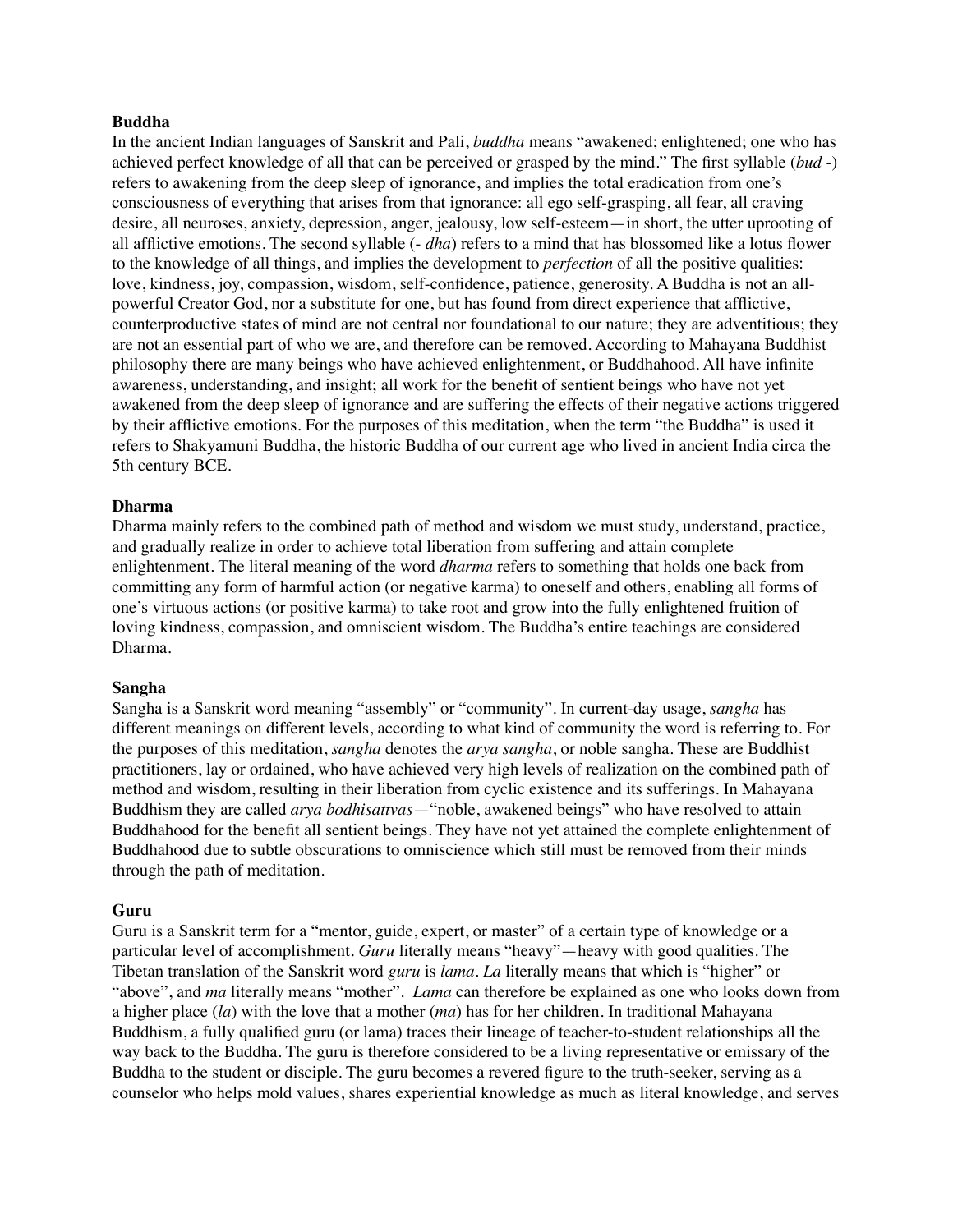as an example and inspiration for the student's spiritual evolution. The guru ultimately becomes one's Venerable Spiritual Master and Friend, who helps one to discover the same potentialities in one's self that the guru has already realized.

### **Sentient Beings**

In Buddhism, *sentient beings* is the terminology used to designate the totality of all living, conscious beings, creatures, or persons having physical and non-physical forms, who have not yet had a direct, nonconceptual realization of the actual nature of reality, and who comprise the object and the audience for the Buddha's teachings. In Tibetan, the term for sentient beings is *semchän*, which means "mind possessor" or "consciousness possessor". In Sanskrit, the various terms *jantu*, *bahu jana*, *jagat*, and *sattva* refer to the mass of living beings subject to delusion, suffering, and rebirth in various realms and levels of cyclic existence, or *samsara*. Sentient beings are by definition not enlightened beings. However, Mahayana Buddhism simultaneously teaches that sentient beings also contain Buddha-nature—the intrinsic potential to transcend the conditions of cyclic existence and attain enlightenment, thereby obtaining Buddhahood.

#### **Cyclic Existence**

Cyclic existence, or *samsara* (as it is called in Sanskrit and Pali), is the continual repetitive cycle of birth and death that arises from sentient beings' grasping and fixating on the notion of an inherently existing self and its experiences. Specifically, cyclic existence refers to the process of repeatedly cycling through one rebirth after another within six broad realms of existence (including the human realm), where each realm can be understood as a physical realm and/or a psychological state characterized by a particular type of suffering. Cyclic existence arises out of sentient beings' ignorance of the real nature of the self and phenomena, and is characterized by ego self-grasping, clinging desire, dissatisfaction, anxiety, delusion, and suffering. According to the Buddha, liberation from cyclic existence is possible by training in ethical discipline, meditative concentration, and wisdom that directly realizes the actual nature of the self and phenomena. Liberation from cyclic existence does not result in enlightenment, but it is a prerequisite for attaining it.

There are six practices that are part of this daily meditation:

# I. CLEAN THE ROOM AND ARRANGE THE ALTAR OBJECTS

Sweep and clean the room thinking, "In order to attain enlightenment for the benefit of all sentient beings I will sweep away the dirt of mental delusions and the obscurations to complete enlightenment of myself and all sentient beings."

Arrange the altar with representations of the Buddha's body, speech, and mind. At the center place a statue or picture of the Buddha to represent the body (*form aspect*); to the left a core Dharma teaching of the Buddha, such as *The Heart Sutra* or *The Four Noble Truths* to represent the speech (*method aspect*); to the right a bell and/or representation of a stupa to represent the mind (*wisdom aspect*).

# II. ACQUIRE AND ARRANGE OFFERINGS ON THE ALTAR

Acquire honestly and arrange beautifully whatever offerings you can afford, such as flowers, candles, food, incense, water bowls, etc. For the benefit of your mind the offerings should be made with reverence, joy, and great respect. It does not benefit your mind to treat the offerings casually or offer them with a sense of compulsion. Think that this offering is being made for the attainment of enlightenment yours and others'––to benefit all sentient beings.

Although prostrations are not part of the explicit instructions at this point in the text, it is customary and appropriate to face the altar and prostrate three times to the Buddha, Dharma, and Sangha.

### III. POSTURE & BREATH, TAKE REFUGE & GENERATE BODHICITTA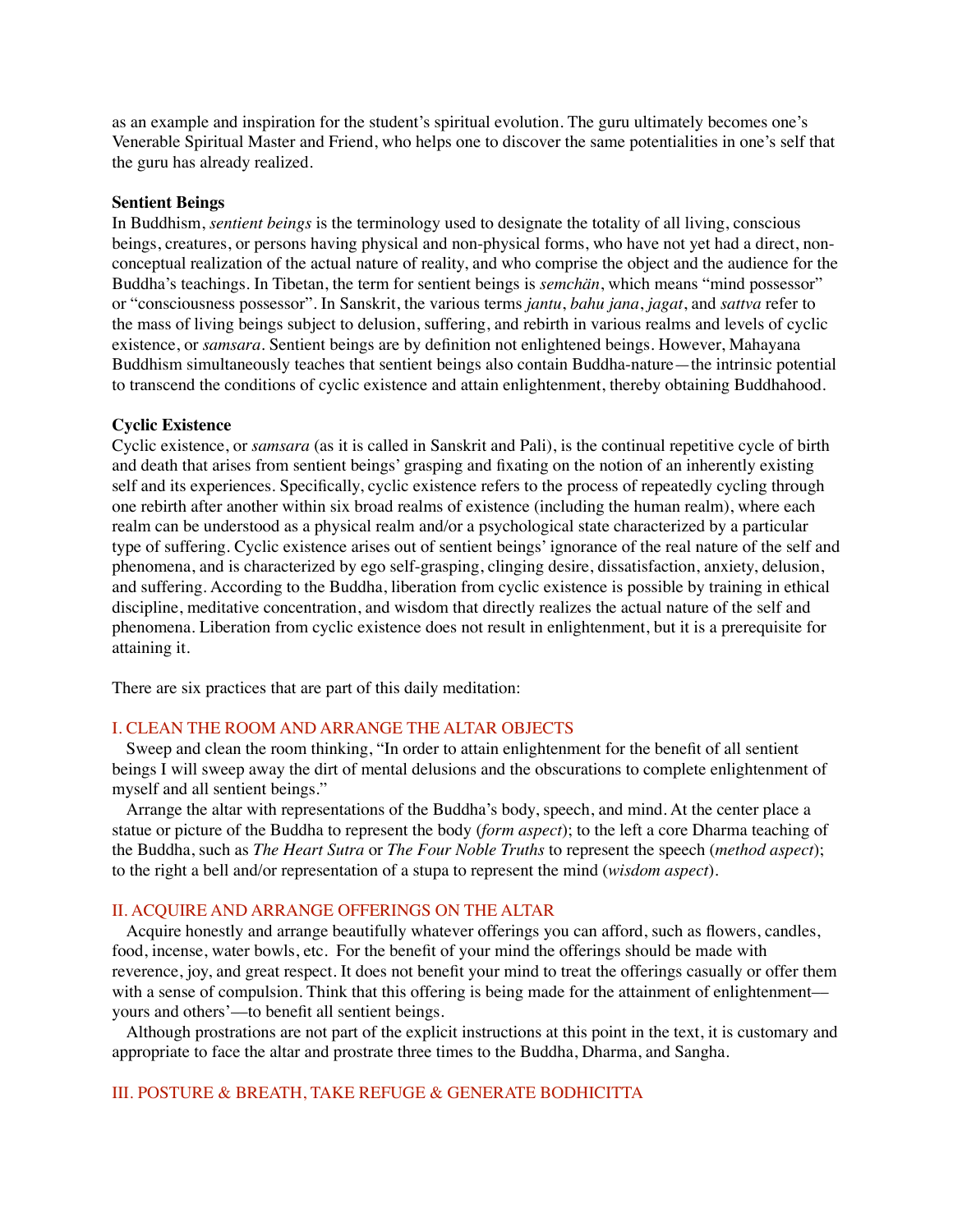*Posture.* Sit in a comfortable position on a cushion or chair with your spine straight. If you can, sit in the following seven-point posture: (1) Sit cross-legged, if possible in the "vajra posture" with the left foot placed upon the right thigh and the right foot placed upon the left thigh. You can also sit in a chair with your feet on the floor. (2) Sit up straight with your chin tucked in, so your entire spine is aligned. (3) Place your hands resting below your navel in what is called the *[dhyana mudra](https://www.yogapedia.com/definition/6871/dhyana-mudra)* with your right hand resting on top of the left, palms facing up and the thumb tips touching one another. You can also place your hands palms down on your knees. (4) Let the tip of your tongue gently touch the upper palate near the back of your front teeth. (5) Keep your arms relaxed, with the elbows off the ribs. (6) Open your eyelids slightly and gaze downward. (7) Breathe naturally through your nose.

*Breath.* In this posture spend a minute or so clearing your mind by single-pointedly focusing on your breath at the exact spot where it comes in and goes out of the nostrils. This will help direct your mind toward a neutral state.

After doing this, continue to breathe naturally. Imagine a luminous clarity filling the entire space in front of you. Think of this luminous clarity as the pure, enlightened, conscious presence of the Buddha. As you breathe in slowly and deeply, feel that the Buddha's consciousness is connecting with yours. As you breathe out feel that your consciousness is connecting with the Buddha's. Do this several times.

*Nine-round breath purification.* Now as you breathe in full deep breaths, think that you are inhaling pure blissful energy from the Buddha. Imagine that this blissful energy enters through your right nostril if you are male, or your left nostril if you are female. As you exhale fully, imagine that all your impure attachment energy—clinging desire, emotional neediness, lust—exits through the opposite nostril, dissolves and completely disappears. Do this three times; blissful energy in, attachment energy out.

Now do the reverse: with full deep breaths, breathe in pure blissful energy through the left nostril if you are male, or your right nostril if you are female. As you exhale through the opposite nostril, think that all your impure aversion energy—anger, fear, self-loathing—exits, dissolves and completely disappears. Do this three times; blissful energy in, aversion energy out.

Finally, with full deep breaths, breathe in pure blissful energy through both nostrils, and as you exhale through both nostrils think that all your impure ignorance energy—confusion, misunderstanding, wrong views—exits through the crown of your head, dissolves and completely disappears. Do this three times; blissful energy in, ignorance energy out. In total this make nine rounds. Return to breathing naturally.

*Take Refuge.* Now imagine your Spiritual Teacher—your Guru—appears in front of you in the aspect of the Buddha, seated at the center of a variegated, multicolored lotus. If you do not yet have a personal relationship with a qualified Guru, think that the Buddha appearing to you is your Guru.

The Guru-Buddha before you represents the embodiment of the Buddha, Dharma, and Sangha in one being, emanating light rays brighter than the sun that extend in every direction. Imagine that you are surrounded by sentient life forms of infinite varieties throughout every realm of cyclic existence all appearing in human form, including your parents, family, loved ones, friends, enemies, and strangers. As you and the countless beings around you look to the Buddha, Dharma, and Sangha for a safe direction to take in life, the Guru-Buddha's light rays enter your beings, purifying and removing all obstacles to receiving the Buddha's enlightened inspiration and instruction. Imagine that you and the countless sentient beings around you chant "I go for refuge to the Buddha" three times slowly in the ancient Pali language that was spoken by Shakyamuni Buddha, while the Buddha's light rays fill your beings:

#### *"Buddham sharanam gachami"* (3 times)

Next, all obstacles to practicing and realizing the Dharma are removed as you and all those around you chant "I go for refuge to the Dharma" three times in Pali, while the purifying light enters your beings:

*"Dhammam sharanam gachami"* (3 times)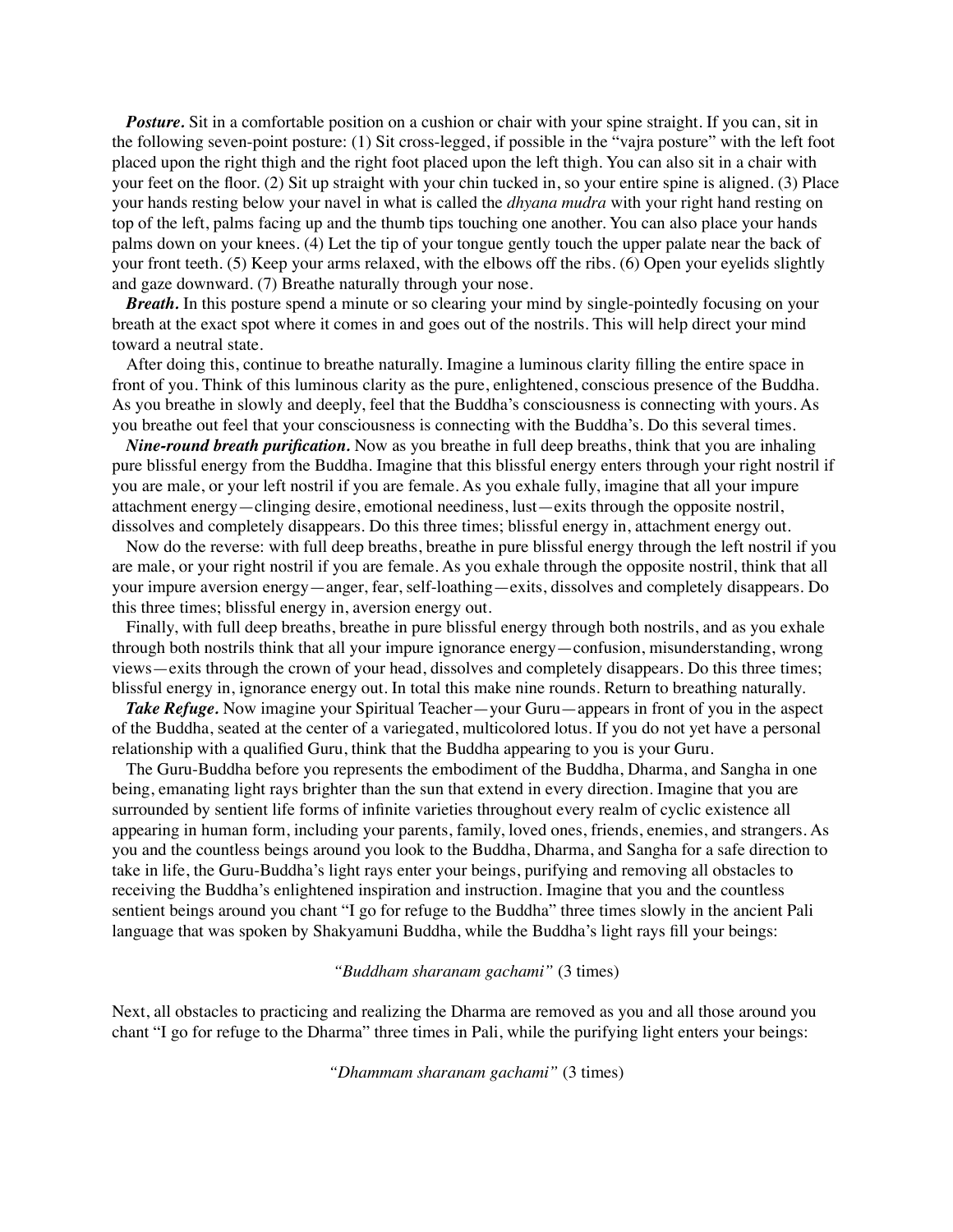Finally, the Buddha's light removes all obstacles to receiving the help and guidance of the Sangha as you and all sentient beings chant "I go for refuge to the Sangha" three times in Pali:

# *"Sangham sharanam gachami"* (3 times)

*Generate Bodhicitta.* As you look upon the radiant Guru-Buddha before you, generate within yourself the aspiration of *bodhicitta*—the wish to attain Buddhahood for the sake of all beings—while thinking:

*"May I gradually awaken my heart and mind to others until I completely perfect the qualities of loving kindness, compassion, and wisdom, so that I may attain enlightenment in order to benefit all beings."*

With this thought, an identical Buddha emerges from the Guru-Buddha's heart, comes to the crown of your head, and facing in the same direction as you, absorbs into you. The Guru-Buddha's conscious awareness merges with your conscious awareness, and the nature of your awarenesses become the same, like water mixing with water. As this occurs, you are suddenly transformed into the enlightened being you have the innate potential to become. Imagine your body is now a Buddha's body of light, radiating rays of light brighter than the sun in all directions. Countless Buddhas emanate from you and dissolve into all the beings surrounding you, helping them to remove their obscurations and purify their negativities. Those with whom you have strong karmic connections transform into the buddhas they have the potential to become. They in turn are able to reach out in the same way and help others attain enlightenment. This grows exponentially until the entirety of sentient beings is enlightened and the environment is transformed into a pure land. Contemplate this for a few moments.

Now think: *"I am only imagining myself and all others transformed into Buddhas. Why hasn't this yet occurred?"* The reason for this lies in attachment and clinging to those who are perceived by your ego as being on your side, aversion and hostility to those who are perceived by your ego as being opposed to you, and indifference to everyone else.

Imagine how wonderful it would be if you and all sentient beings had happiness and its causes; were free from suffering and it's causes; were never separated from the perfect joy that comes with complete liberation from suffering; and abided in equanimity, free from any feelings of attachment and hostility. With your hands pressed together at your heart, cultivate the following immeasurable prayer in the presence of the Guru-Buddha:

*"I will work to make this happen. I will cultivate the immeasurable love that works to bring all sentient beings happiness and its causes; I will cultivate the immeasurable compassion that works to free all sentient beings from suffering and its causes; I will cultivate the immeasurable joy that delights in the perfect happiness of all sentient beings; and I will cultivate the immeasurable equanimity that works to free all sentient beings from self-centered feelings of attachment towards some and hostility towards others. Humbly and earnestly I ask you, my Guru, and all the Buddhas and Bodhisattvas: Through the transformative power of your blessings, please inspire me to accomplish this. May I attain complete Buddhahood as swiftly as possible for the sake of all sentient beings."*

Your vision of countless sentient beings transformed into Buddhas melts into light and dissolves into you, where you hold it securely within your heart. Purifying energy from the Guru-Buddha permeates your entire being. The Guru-Buddha moves toward you while becoming smaller and smaller, coming to the center of your forehead and dissolving inseparably into you. Your conscious awareness and the Guru-Buddha's conscious awareness blend and become of the same nature. Then imagine the arising of unchanging bliss within your entire being. Remain in this state of immutable bliss for a brief period.

## IV. VISUALIZE THE MERIT FIELD

Imagine the object of your blissful awareness is limitless, clear space that surrounds you in every direction. As if a reflection of your mind is projected into that clear emptiness, imagine you are standing in a gorgeous green meadow that sparkles like jewels all around you. In the sky before you the Guru-Buddha emerges like a rainbow. Brilliant in color, the Guru-Buddha is seated at the center of a variegated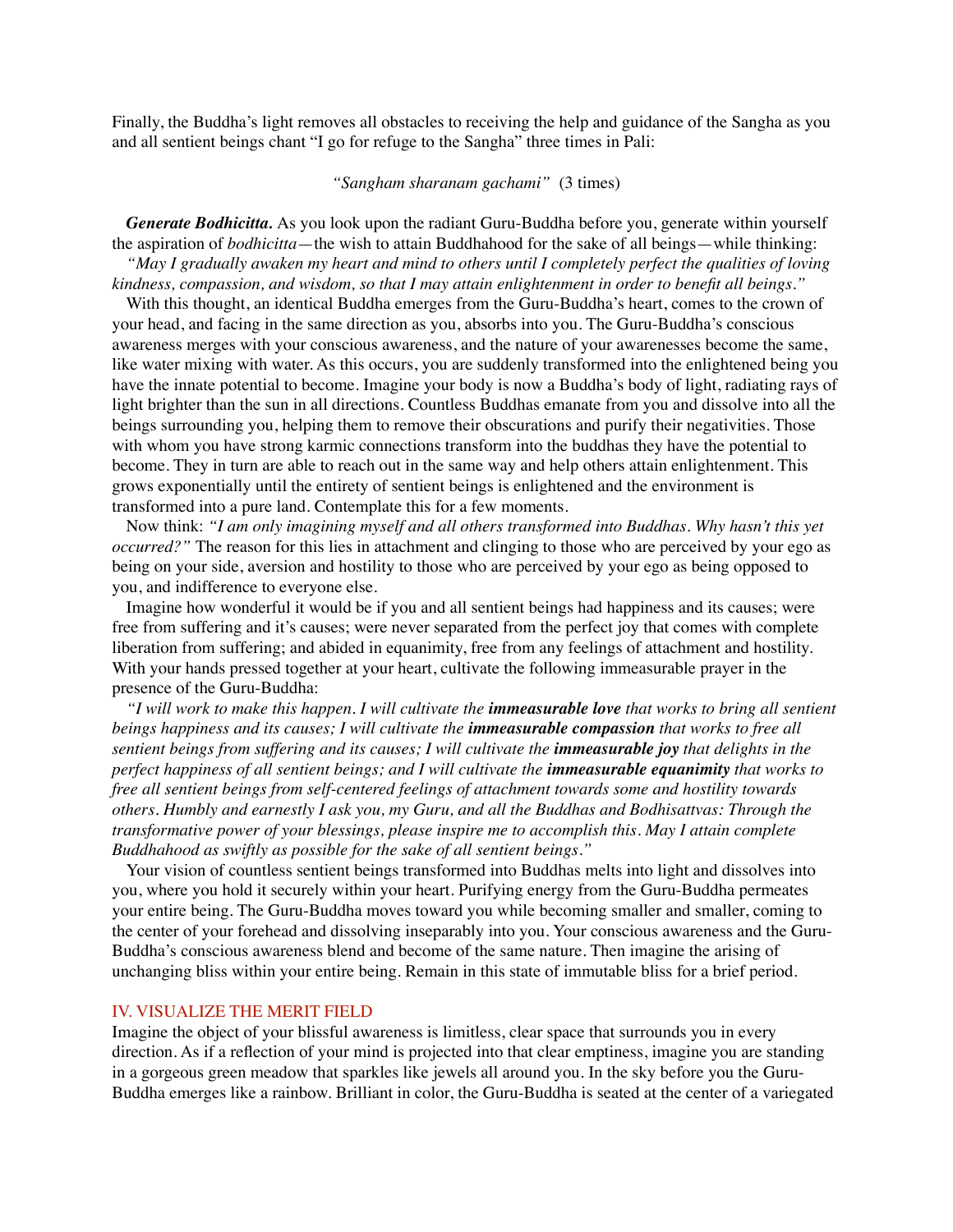lotus and radiates slender beams of light of five stainless colors––blue, white, red, green, and yellow. These beams of light energy extend in all directions like rays of multicolored sunshine. As you breathe in, feel the energies of these stainless colors absorbing into you, connecting with and purifying the same subtle energies that exist in you. As you breath out, feel that your purified subtle energies reach out and connect with the Guru-Buddha in the sky before you.

Stretching out on either side of you imagine yourself at various stages of your life––from your earliest memories of childhood to your adolescent and teenage years, young adult, and so on up to the present. As you take a few moments to observe these aspects of your personal past, notice the range of thoughts and emotions that arise in you. Without dwelling on any of these thoughts and emotions, simply recognize them as contributing to who you are right now. Your actual past no longer exists, but the thoughts, emotional energies, and related actions you have taken in the past have resulted in a flow of habitual propensities and karmic imprints in your mind-stream and subtle energy body that you continuously carry with you—like programming—into your present consciousness and form.

In the same way, you have amassed strong karmic imprints and habitual propensities from your past *lifetimes.* Though you may not remember those lifetimes, you are carrying the subtle imprints of programming from them into the consciousness and form of *this* lifetime. Imagine now all the conscious life forms you have had the experience of being since beginningless time in cyclic existence. They stretch out behind you and your present life, as numerous and vast as the atoms of the universe. Visualize all of them appearing in human form with minds that can comprehend the Dharma. These countless lifetimes, along with your present lifetime, represent your entire experience of cyclic existence that has brought you to this very moment.

As you breathe in and out feel that your entire experience of beginningless existence breathes in and out with you, making a deep and strong connection with the purifying energies of the Guru-Buddha in the sky before you.

You and your beginningless history of existence are representative of all sentient beings. Like you, all sentient beings have struggled for lasting happiness, but have experienced disappointment and suffering over and over again. With this clear recognition, generate a feeling of connection to them, as well as compassion for them and yourself.

In every worldly realm and every period of time there are enlightened beings abiding in every direction who are working to benefit you and all sentient beings. Your Guru who is in the aspect of the Buddha before you is the representative of these enlightened beings for you and holds their lineage. Now, as you look upon the Guru-Buddha, all of these transcendent enlightened beings––however many and wherever they exist––emerge from the Guru-Buddha, magnificently filling the sky, seated on luminous clouds in front of you. Slightly below and in front of the Guru-Buddha are the Spiritual Masters and Teachers with whom you have had beneficial connections in the past, seated on clouds and appearing to you in the glorified form of highly realized Bodhisattvas.

#### V. OFFER THE SEVEN-LIMB PUJA AND WORLD MANDALA

*1) Homage and Prostration.* As you look upon the Buddhas in the merit field before you, think of the great compassion that causes them to emanate innumerable kinds of bodies and forms simultaneously throughout infinite realms to help liberate you and all beings from suffering; think of the far-reaching effect of their speech and the boundless levels of beneficial communication these magnificent beings are able to express; think of the purity of their infinite awareness, understanding, and insight that can help you and every sentient being in ways that are specific and appropriate to each one of you. As all the aspects of your beginningless existence stand in reverent awe before this brilliant host of Buddhas and Bodhisattvas, praise them in your mind with the following words:

*To all you powerful, fearless and noble wisdom beings–– Buddhas of the past, present, and future who are found in every direction of the universe,*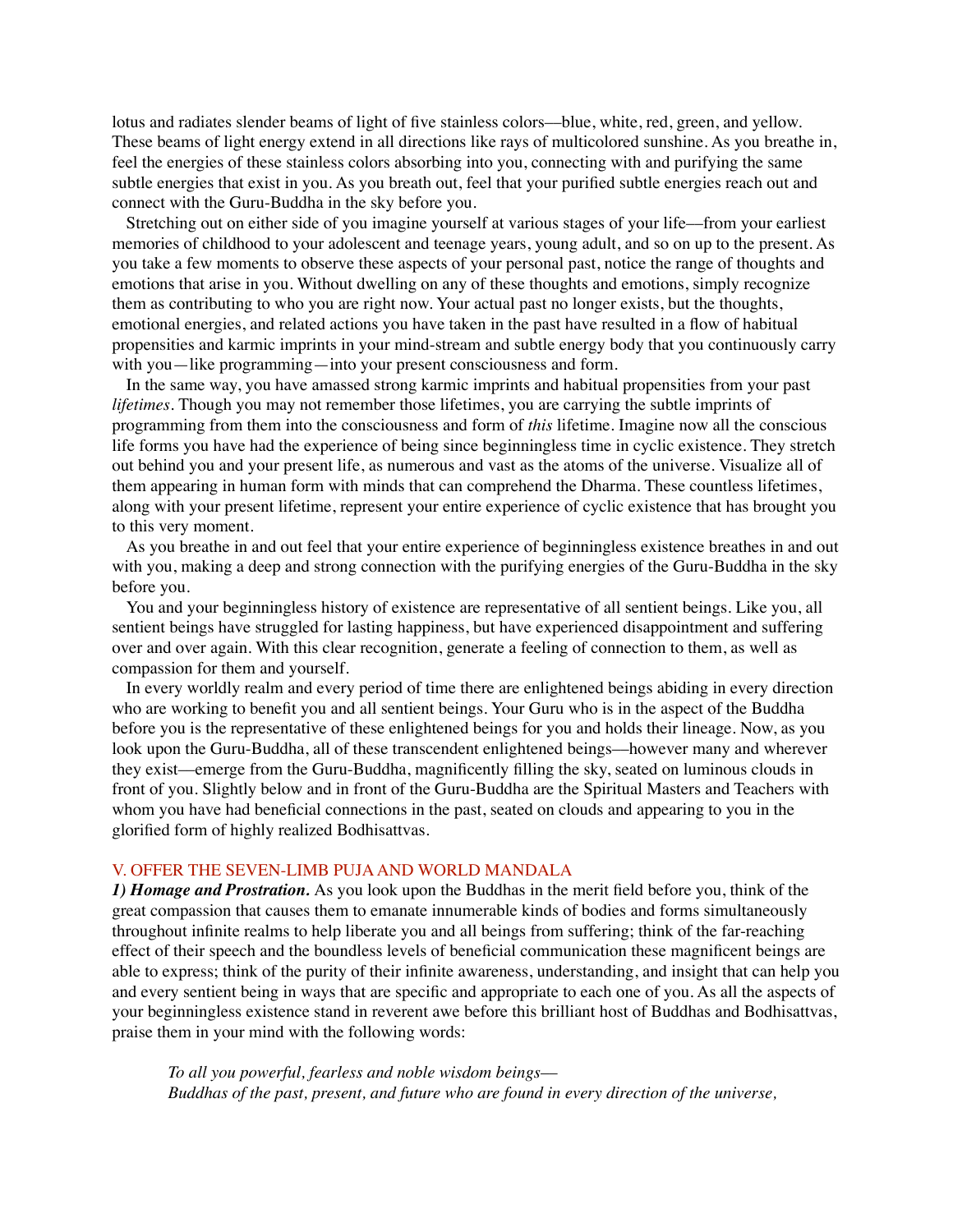*I pay homage to each and every one of you With purified body, speech, and mind.*

With great joy and gratitude you and your entire beginningless existence prostrate before them three times.

2) Offering. Now offer the beings in the merit field your experiences of the most beautiful objects of your sensory awareness: fragrant flowers, soft breezes, exquisite music, the pleasure of companionship, breathtaking landscapes, the vast and starry cosmos––whatever objects of your physical and mental senses that elicit pure, wonderful feelings in you. Imagine that you and your entire beginningless existence offer oceans of clouds of these blissful experiences, wave after wave, sending them all to the enlightened and holy beings in the sky.

Mentally transform these offerings into clouds of shining positive energy, luminous like rainbows. Imbue this glowing pure energy with four supreme offerings: your intentions to 1) uphold the Dharma; 2) utilize your Dharma studies by putting them into practice; 3) develop root virtues through your practice; and 4) awaken and develop *bodhicitta*—the wish and intention to attain complete enlightenment for the sake all sentient beings. There can be no better offerings than these four. Feel that your Gurus, Spiritual Teachers, and all the Buddhas and Bodhisattvas are well pleased with everything you have offered.

*3) Confession.* Now open your heart to the wisdom beings in the merit field. Feel the enlightened love and compassion they have toward you and the omniscient awareness they have of you and your situation. In their presence, acknowledge the harm and suffering you have brought upon yourself and others through all the negative actions you have ever engaged in.

The Buddha has found from direct experience that all negative actions and the suffering they cause arise from a misconception of reality. According to the Buddha, since beginningless time we have continued to be profoundly ignorant of the nature of reality. Out of this ignorance, an utterly wrong view continually arises about how everything—including the self—exists in a state of separateness. The ego self-grasping that arises from this *ignorance* is the source of all our afflictive states of mind. Our neediness, craving, desire, lust, clinging, grasping, and manipulative behavior all fall into the category of what the Buddha calls *attachment*. When our attachment is thwarted and we don't get what we want, afflictive states of mind occur that fall into the category of what the Buddha calls *aversion*: anger, frustration, fear, attack, blame, arrogance, jealousy, self-doubt, self-loathing, guilt, and depression. All of our negative karmic actions involve unhealthy mixtures of these three poisons: *ignorance*, *attachment*, and *aversion*.

If we fully understood the subtlety of the natural karmic laws of cause and effect, we would avoid committing even the smallest harm. Our negative actions generally have no good qualities at all, but they do have the property that they can be purified. The great spiritual masters say there is no negative action that *cannot* be purified. Think about that, and make the determination now to purify these actions by taking opposing actions that will nullify their consequences. In order to remove the seeds of our negative actions before they can grow into our full-blown suffering, the Buddha instructs us to apply four opponent powers. An easy way to remember these is to think of them as the four R's: *regret*, *reliance*, *remedy*, and *resolve*.

**The opponent power of regret.** Suppose three people have unwittingly ingested the same poison. One of them dies, one becomes extremely ill, and one has not yet suffered any ill effects. This last person will have powerful regret down to their bones that comprehends the emergency of the situation they are in, immediately taking whatever action they can to get the poison out of their system. They will be determined to never make the mistake of ingesting that poison, or anything like it, ever again.

Because of our primordial ignorance, we sentient beings throughout our collective histories over beginningless time have all unwittingly accumulated the same seeds of negative actions, which resemble the poison. These harmful actions have propelled us into the situation we currently experience––a cyclic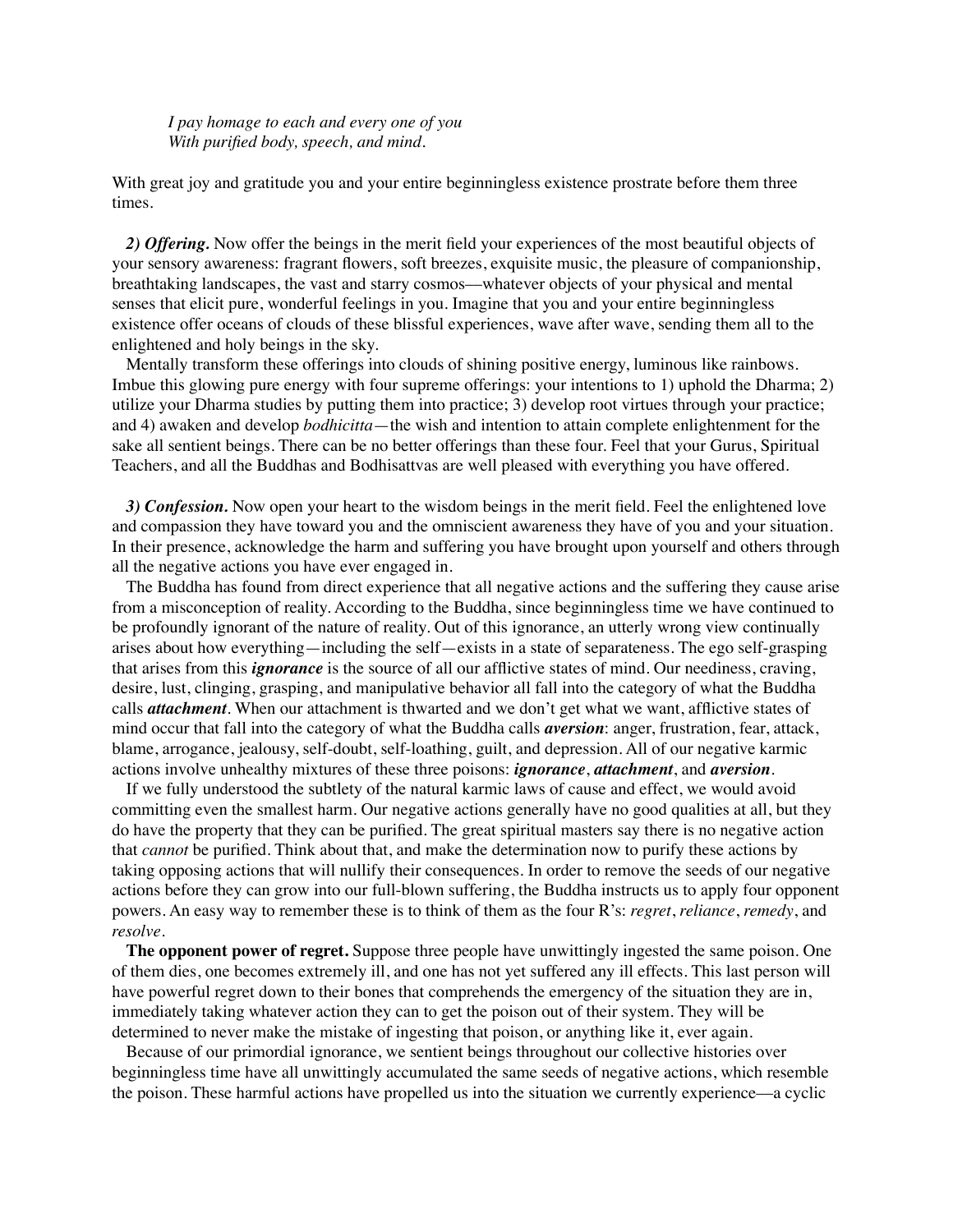existence of birth, aging, temporary happiness, dissatisfaction, sickness, temporary suffering, and death. The only way we can liberate ourselves from this self-perpetuating cycle of captivity is to see it for what it is and *do* something about it. Like the person who ingested poison in the metaphor, we use the opponent power of regret that comprehends the danger of what we are doing to *ourselves* as well as others. For our own sake and others' it is essential that we refuse to follow, obey, or recognize the ruinous wrong views and habits of delusional self-grasping that continue to hold us captive. This goes to the very heart of what the Buddha calls renunciation, and regret is an essential part of the process.

Without justifying, or blaming, or feeling guilty, take a moment now to recall an action you have done that has been disturbing to your peace of mind. Recognize that this action of body, speech, or mind arose due to one or more of the following three reasons: (1) you felt you needed a particular object of your desire and manipulated ways to get it in order to be satisfied––which resulted in an action of afflictive attachment; or (2) something or someone disturbed or threatened either you or that which you consider to be yours, causing a situation to occur in a way you didn't like, which triggered frustration, anger, or anxiety, and resulted in an action of afflictive aversion; or (3) you engaged in an action of body, speech, or mind without an attentive regard for that action's potential for harm––which led to an adverse result due to afflictive ignorance.

Understand that this action you took under the influence of attachment, aversion, ignorance, or a combination of them, is functioning like a poison in your psyche. Left unchecked and unattended, the active subtle karmic imprints or seeds of this poisonous action are adhering to the continuum of your subtle energy body and consciousness, conditioning you to establish habitual patterns of similar harmful behavior that will sooner or later result in a personal experience of physical or emotional suffering related to the disturbing action you engaged in. Recall the person in the metaphor who unwittingly ingested poison. That person is all of us. With the enlightened beings in the merit field before you and your entire beginningless history as witnesses, develop powerful regret down to the core of your being that recognizes the poisonous nature of your negative actions' imprints on your consciousness and form. Determine now to take the necessary actions to purify your mind-stream and subtle energies of this poison.

**The opponent power of reliance.** It is important to recognize exactly who or what we are relying on for purification when we acknowledge our negative actions. Because our consciousness and subtle energy body accumulate the seed-like imprints of a negative action in relation to a particular basis, the purification of that negative karma relies on that same basis, just as when we fall on the ground we rely on the ground to get up again. So, as we commit negative actions in relation to either enlightened beings or sentient beings, we rely on them as the basis for purifying those negative actions.

Once again, imagine you are looking upon the radiant Guru-Buddha surrounded by countless Buddhas in the merit field before you, and address them with the following thoughts:

*"All you powerful, fearless, and noble Buddhas of the past, present, and future—please hear me. Enveloped in the darkness of ignorance, I have unwittingly been caught in an iron-like net of selfgrasping egoism. Driven by the delusional needs and desires of a perceived inherently existing "I," my consciousness and form have been conditioned and shaped by compulsive, habitual negative propensities, strongly binding negative karma to me, which is so hard to undo. As a result, I have been born and reborn in a boundless cyclic existence of repeated dissatisfaction, grasping to get what the perceived inherent "I" wants and suffering what the perceived inherent "I" doesn't want.* 

*Now in your presence, I earnestly ask for your guidance. Help me traverse the path to enlightenment and complete happiness for the sake of all sentient beings. I will faithfully follow your guidance, I will put your instructions into practice, and I will rely on you with every step I take. Please bless and protect me, and may your blessings and protection be with me and every sentient being always."* 

The wisdom beings in the merit field hear you and it is their purpose and intention to help you.

Now turn your thoughts to all sentient beings––friends, enemies, strangers—humans and non-humans. Usually we feel compassion for those we perceive to be innocent victims and aversion toward those we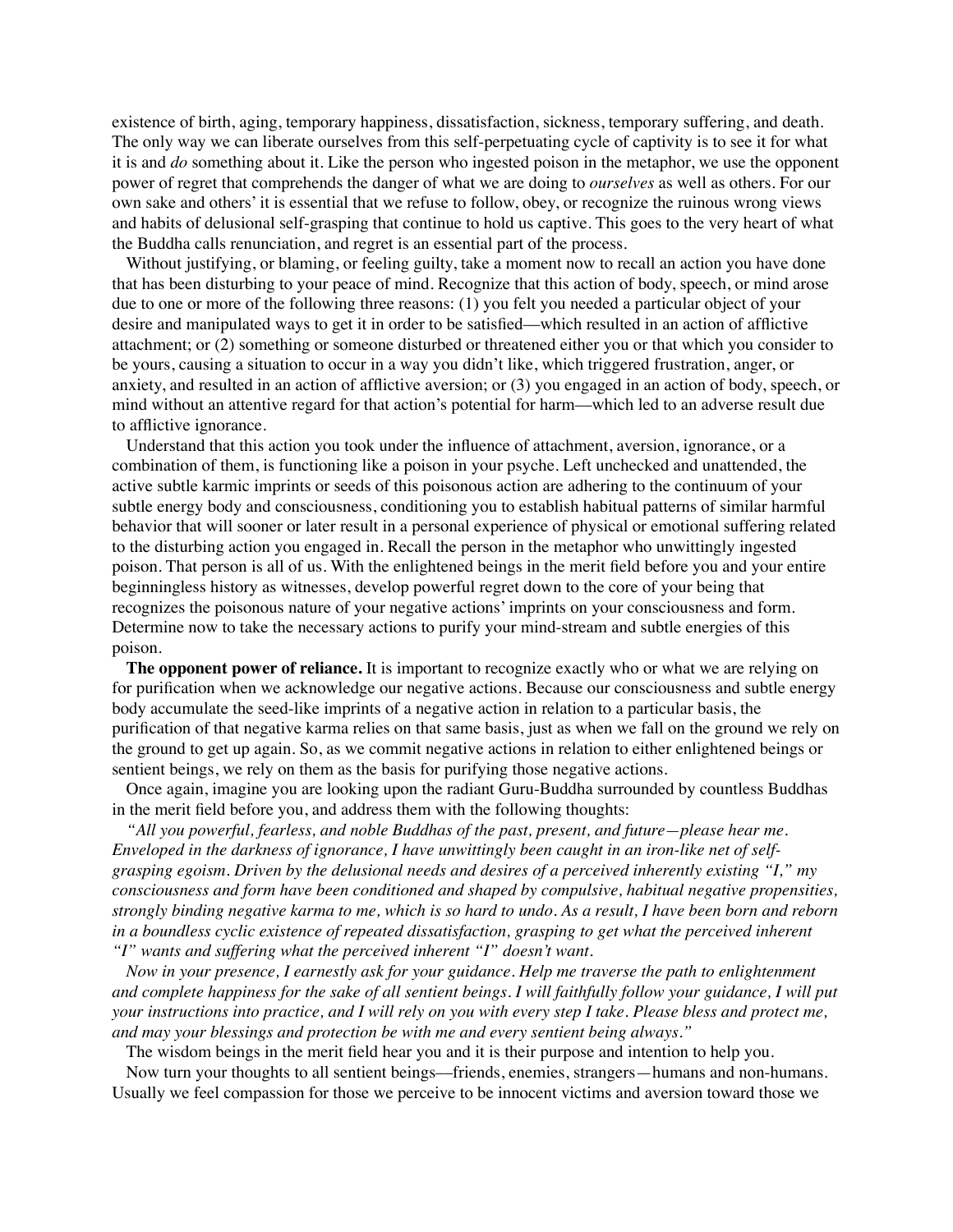perceive to be malicious perpetrators. This is an unstable view based in ignorance. *All* sentient beings since beginningless time have been both perpetrators and victims over and over again. No matter who or what they are, or the harm they may or may not have done to others or yourself—or you to them, as sentient beings they have become overpowered by ego self-grasping and karmic conditioning, just as you have. Just like you, they want to be happy and don't want to suffer. Just like you, ignorance and confusion about the nature of reality has blinded them with delusional, mistaken views about how the self and phenomena exist. They have been trapped in the suffering ocean of cyclic existence like you have. Many have lost their way completely and are drowning in the depths of its darkness. Their unspoken call for help is the same as yours. Remember the very reason for becoming enlightened is to help *all* sentient beings uncover their own potential for enlightenment and to achieve it. This will bring true and lasting happiness to them and you. For this reason, with a courageous heart bring all sentient beings to mind as you think the following:

*"May the awakening aspiration to develop unbiased, other-centered great compassion and loving kindness toward every sentient being take root and begin to grow in me. May this aspiration increasingly grow stronger with wisdom, motivating me with enthusiasm and perseverance to reach the fruition of complete enlightenment, so I can actively and meaningfully help all sentient beings achieve their potential for supreme happiness."*

From the basis of this awakening aspiration of bodhicitta, pathways of consciousness will develop in you that will ultimately lead to great compassion, profound wisdom, and the fruition of complete Buddhahood.

As we work with these two powerful bases of reliance––enlightened beings and sentient beings––the two wings of wisdom and compassion will become stronger and stronger in us, enabling us to achieve higher and higher levels of realization that will lead us toward an unimaginably beautiful destiny of wisdom, love, and bliss.

**The opponent power of the remedy.** This opponent power refers to the actual means or opposing force by which we can purify our mind-stream and subtle energy body of the poisonous karmic imprints or seeds that have taken root because of our regrettable negative actions.

Any virtuous action of body, speech, or mind done in relation to enlightened beings and sentient beings for the purpose of purifying some negative action we have done in relation to them is an example of this opponent power. This includes actions such as reciting confession sutras, mantras, making prostrations and offerings, and meditating on emptiness. If you engage in some virtuous act––even reciting a simple prayer a number of times in order to purify some negative action, this action then becomes the application of the remedy.

In addition, the profound wisdom of the omniscient mind of Shakyamuni Buddha has given us ten powerful remedies—three actions of body, four of speech, and three of mind—that can be immediately practiced at our current level of understanding and ability on a daily basis. The far-reaching power and purifying force of these remedial actions should not be underestimated. As we habituate ourselves over time to the following ten actions of body, speech, and mind, we will remove the obstacles that are blocking our realization of love, happiness, and insight. They are:

(1) *Save and protect the lives of others*. Do this when you can––even with the smallest insect. This will help purify your mind-stream and subtle energies of the poisonous imprints that have resulted from killing or having physically harmed another being in the past. (2) *Be generous and unselfishly giving*. This will purify the karmic imprints of stealing, being stingy, or having taken what does not belong to you. (3) *Be harmless in your sexual conduct*. This will help purify the poisonous karmic imprints of sexual misconduct.

(4) *Speak honestly to others.* Always do this in a way that is helpful and kind. This will purify the ruinous karmic imprints of deceitful, manipulative lying. (5) *Use agreeable, inclusive speech*. This purifies the negative karmic imprints of creating discord through divisive speech. (6) *Speak with supportive and encouraging words*. This purifies the poisonous imprints of speaking with harsh and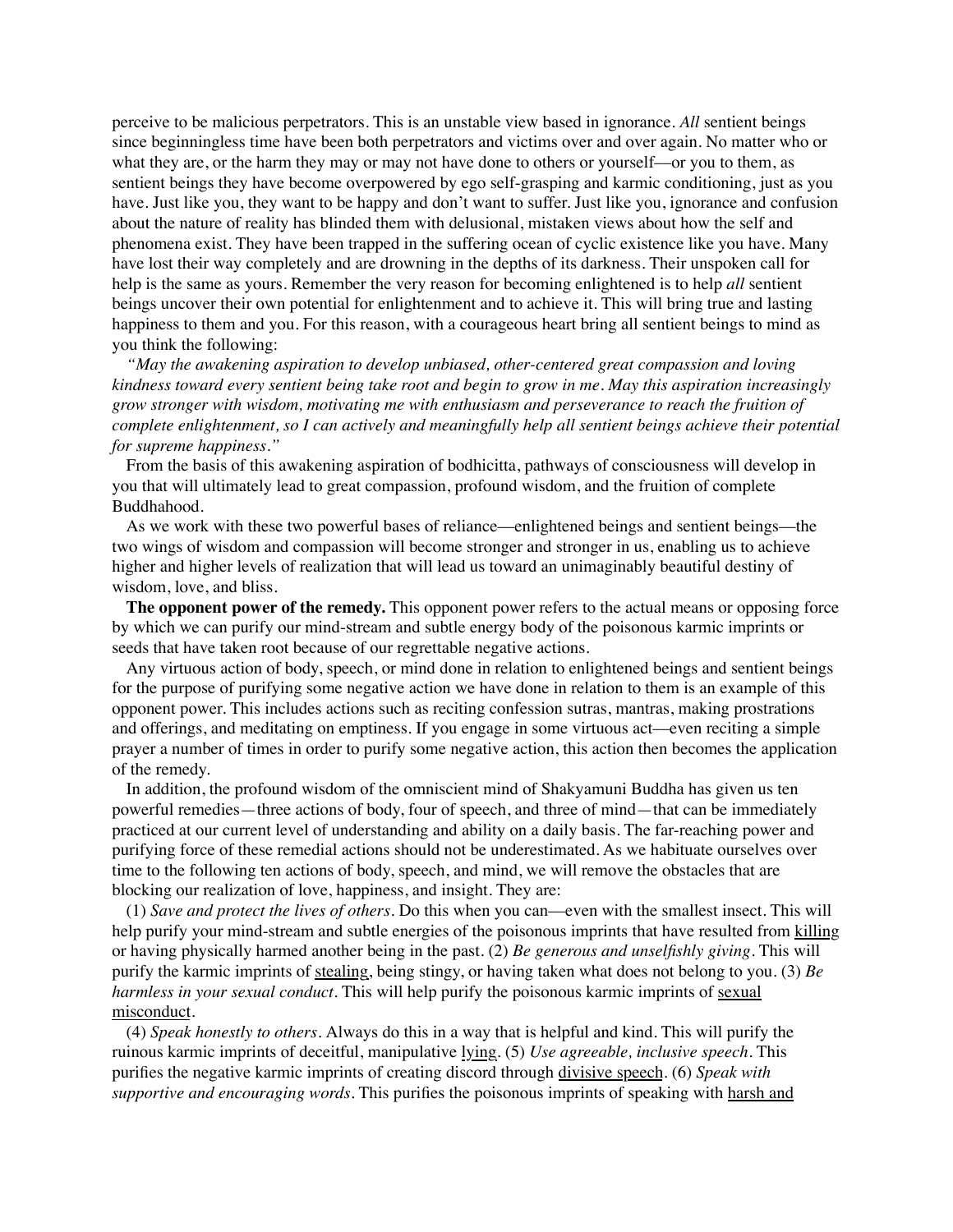insulting words. (7) *Speak with purpose and mindfulness*. This purifies the negative imprints of endless idle talk and chatter that has no meaningful purpose or value.

(8) *Develop an appreciative mind*. Take pleasure in others' good fortune, circumstances, and qualities this will purify the poisonous karmic imprints of having a jealous, covetous mind. (9) *Develop the intention to always be of help*. This purifies the poisonous karmic imprints of intending harm. (10) *Meditate on the correct views of emptiness, dependent arising, and karma*. This will purify the poisonous imprints of ignorance and the ego's delusional wrong views. Ultimately, this last one is the most important of the ten actions, because all of our suffering arises from our mistaken views of how we exist and the nature of reality.

Taken as a whole, these essential remedial actions of body, speech and mind are referred to as the ten virtuous actions, which function as the antidote to what are called the ten non-virtuous actions.

The ultimate remedy is the Dharma. Listen to the Dharma, study the Dharma, practice the Dharma, and meditate on the Dharma, until the Dharma becomes a powerful habitual propensity in your mind-stream, determining and regulating every action of your body, speech, and mind.

**The opponent power of resolve.** The Tibetan master Tsongkhapa states that the power of resolve means to actually restrain yourself from the ten non-virtuous actions: *killing, stealing, sexual misconduct; lying, divisive speech, harsh words, idle talk; covetousness, harmful intent, and wrong views*. In the *Sun Essence Sutra* the Buddha says that having the resolve to restrain from these non-virtuous physical, verbal, and mental actions will destroy *all* karma, afflictions, and obscurations to the Dharma teachings.

The resolve to not commit a negative action again must be extremely firm. Moreover, the development of this resolve is linked to, and depends upon, the first opponent power of regret. In *Liberation in the Palm of Your Hand*, the revered Tibetan lama Pabongka Rinpoche presents a way of gradually training in the power of resolve. The chronic, compulsive harmful actions we are in danger of doing, such as using harsh words or lying, also threaten to give the lie to our resolve to never do these things again. This is the essence of addictive behavior. If we don't resolve to exercise restraint, the four opponent powers will not be complete. At the outset, we should abandon to the very root the things we can abandon to their very root. There will still be some things we can give up for maybe a month; others we can give up for only a week. But if we decide *each day* we can stop doing some of these things, we will then stop doing things that we *can* stop for that day. Perhaps the next week we will be able to stop doing these things for two days. The point of training in this way is so that we can break the continuity of our strong habitual addiction to negative actions gradually over time. This is a particularly skillful means, and a practical instruction given to Pabongka Rinpoche by his own guru.

*4) Rejoicing.* The fourth of the seven limbs is rejoicing. Rejoicing is a bodhisattva's practice, and if it is done well, there is no better way to build up our accumulations of merit and root virtues. There are two ways to meditate on this limb: rejoicing over your own virtue, and rejoicing over the virtue of others.

Rejoicing over your own virtue entails two steps. The first step is to infer from the conditions of your present life that you must have done something good in your *past* lives, because out of all the conscious life forms that exist in all the realms of all the worlds throughout the universe of universes, here you are with a human rebirth. Not only do you have a reasonably good human body and brain, but look at the favorable conditions you now have for Dharma practice that make your current human life extraordinarily meaningful. Think over and over again, "In my rebirths before this one I must have upheld my ethics, practiced generosity, patience, and enthusiastically worked at developing my good qualities." Because you had the clarity in a previous life about how to do something meaningful for yourself, your present life is this magnificent, optimum, precious human rebirth. Rejoice in that! By observing your behavior now, you will be able to infer what your next rebirth will be like.

The next step in rejoicing over your own virtues is to rejoice over the virtues of your *present* life. Recall all the virtuous things you have personally done: any prayers and practices; any generosity; any service you've done or help you've given; any skills or talents you have developed that have benefitted others;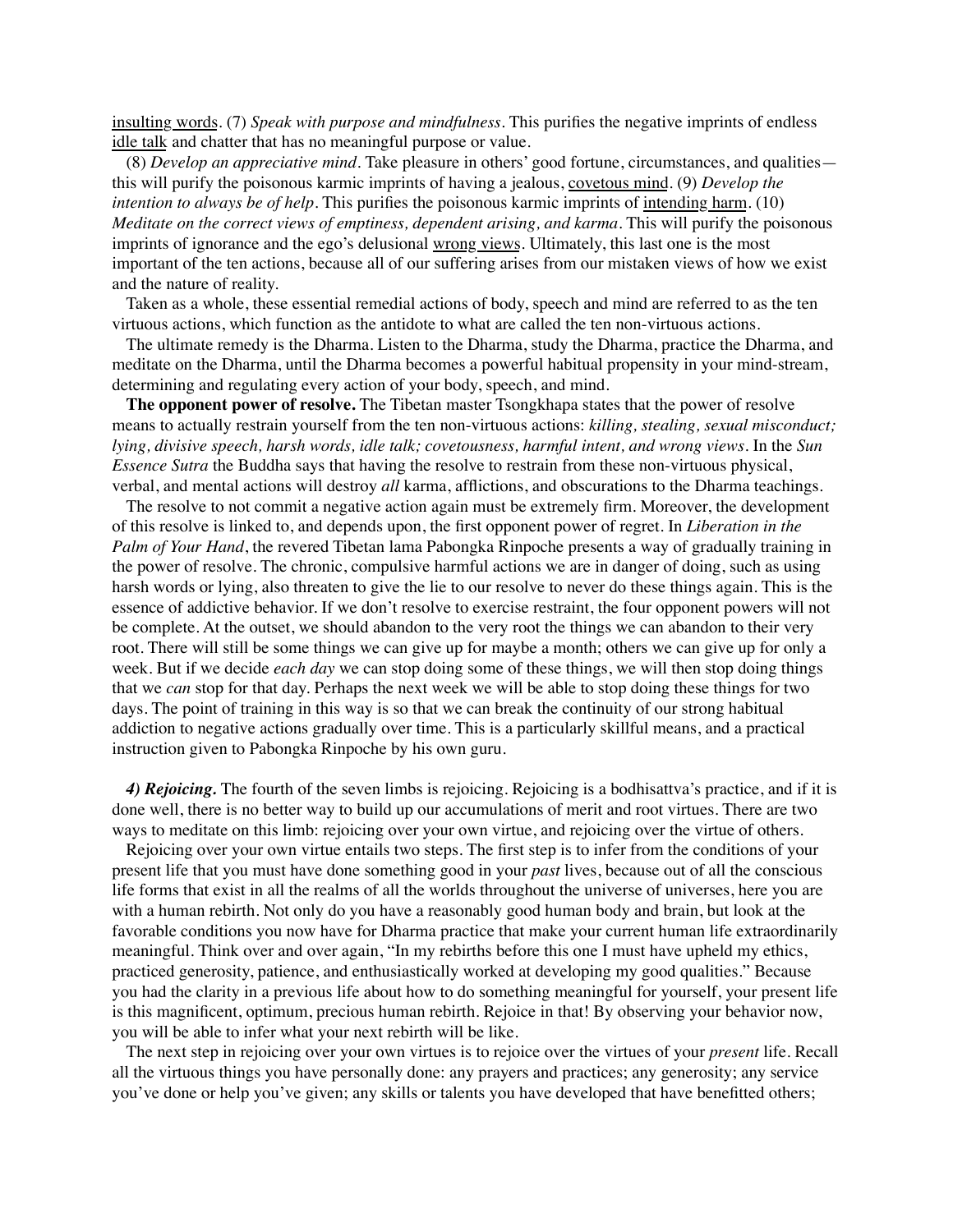and any ethics you have upheld. Rejoice over these things without a sense of arrogance. When we rejoice over our own virtues in this way, we enhance our existing merit. If we increase our virtues we will receive everything from optimum rebirths as humans to our enlightenment.

The second way to meditate on this limb is to rejoice over the virtues of others. This means rejoicing over the virtues of your enemies, friends, and strangers; or over the virtues of the Buddhas, your Gurus, Bodhisattvas, and spiritual practitioners, and over the deeds of any past spiritual masters and saints who have benefited others with the lives they lived. But to do this properly, our rejoicing must be that of a bodhisattva—done with the desire to be of benefit.

Bring to mind any conscious being other than yourself—human or otherwise. This could be a being you know and have interacted with; or a being you know of, but have never had any personal interactions with; or a being you don't know at all and for whom you have only a peripheral awareness. This could be an individual you think of as an enemy, a friend, or a stranger. In short, this being could be anyone from a Buddha, to a politician, to your mother, or to a mouse. It's your choice.

Bring this conscious being clearly to your mind, as if they were directly in front of you. Focus on how this being is like you in that they wish only for happiness and have no wish for suffering. Realize that your actual enemy is your own untamed anger, hatred, and fear born of ignorance; that the most powerful friend you have for positive transformation is your own loving kindness, compassion, and wisdom; and that the greatest stranger to your true nature is your own self-grasping ego that ignorantly thinks it somehow exists independently and separately from everything else. Look upon the being before you with the wish that all beings may have happiness and complete liberation from the sufferings of cyclic existence; that all beings' virtuous qualities have no decline but increase forever; and that the precious awakened mind of enlightenment not yet born in all beings, arises, grows, never declines, and increases forever. Rejoice in all of the virtuous qualities you can recognize in the being you've brought to mind and rejoice in the unlimited positive potential that exists intrinsically within the very nature of their consciousness. Finally, feel gratitude toward this being for providing you with the actual basis that enables you to awaken your loving kindness, your compassion, your wisdom, and your aspiration to become enlightened for the benefit of all beings.

If we do this meditation frequently over time with many different kinds of beings, we'll notice how our view of other living beings begins to change. When we rejoice over the virtues of others we develop and increase our merit. Nothing would make our Gurus, the Buddhas, and the Bodhisattvas happier than to see us increase our merit and root virtues in this way.

*5) Requesting the wheel of Dharma to be turned.* The fifth of the seven limbs is requesting the wheel of Dharma to be turned. This means that we are asking our Gurus and all the Buddhas and Bodhisattvas to continue to teach and transmit the Dharma until all sentient beings have attained complete enlightenment. Visualize a thousand-spoked wheel of golden light representing the entire teachings of the Buddha, that brightly illuminates the sparkling meadow and environment that surrounds you. Offer this wheel of Dharma to all of the beings in the merit field as you and your entire beginningless existence make this request of them. The wisdom beings in the merit field agree to turn the wheel of Dharma. This request purifies the non-virtues of abandoning the Dharma.

*6) Petitioning the merit field to remain until cyclic existence ends.* The sixth of the seven limbs is petitioning all of the beings in the merit field to stay until cyclic existence comes to an end. Imagine your entire being makes this earnest request for the benefit and joy of all beings, and that the beings in the merit field consent to stay. Requesting your Gurus to live long and remain with you in this way purifies the negativities of disturbing their minds.

*7) Dedication.* The last of the seven limbs is the dedication of one's merit. It is vital to do this. We are dedicating our root virtues so that they will not run out. We are dedicating them to our complete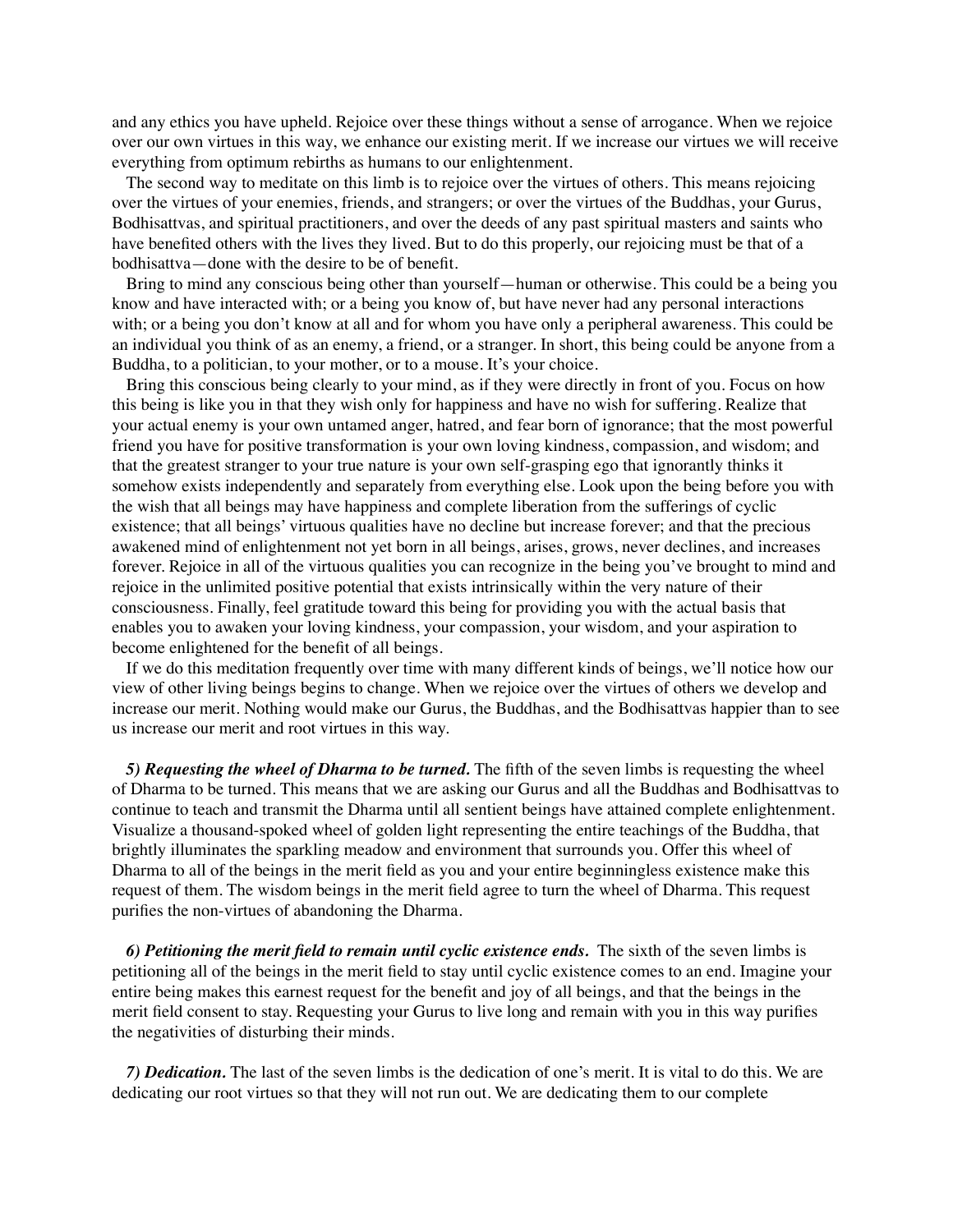enlightenment for the sake of all sentient beings. Just as a drop of water poured into a great ocean will not disappear until the ocean runs dry, so too will virtue dedicated to complete enlightenment for the benefit of all sentient beings remain until the enlightenment of all sentient beings is attained. Our root virtues are like the drop of water; the root virtues of the victorious beings in the merit field are like the ocean. We mix our root virtues with theirs when we dedicate them, so these virtues will remain securely with them until we and all sentient beings have reached the complete happiness of liberation and enlightenment. We also make the wish that others' root virtues be protected in the same way. Make the dedication with the following thoughts:

*Whatever small amount of virtue I have accumulated From prostrations, offering, confession, Rejoicing, requests, and petitions, And whatever virtues others have accumulated Through their beneficial actions, I dedicate them all to the Great Enlightenment For the benefit of all sentient beings.*

*It is only through the kindness of my Gurus That I have met the peerless teachings of the Buddha. Thus, I dedicate all merit so that all sentient beings in the future May be guided by kind and holy Gurus.*

 *Offer the World Mandala.* Now make an offering of a World Mandala to the Guru-Buddha and all the beings in the merit field. Imagine a universe in which all consciousnesses and appearances are completely purified and functioning in a perfectly balanced system of interdependence. Visualize this in the form of a beautiful circular mandala that is placed before the Guru-Buddha in the merit field. Imagine you and your entire beginningless existence chant the following mantra as you offer the mandala to all the beings in the merit field:

*Sa zhi pö ki juk shing me tok tram Ri rab ling zhi nyi de gyen pa di Sang gye zhing du mig te ül war gi Dro kün nam dak zhing la chö par shok* 

The World Mandala melts into light and dissolves into the heart of the Guru-Buddha as you say:

*Idam guru ratna mandalakam niryatayami* 

Your countless past lifetimes, along with the aspects of your present lifetime dissolve back into you. All the Buddhas and Bodhisattvas in the merit field melt into light and dissolve into the Guru-Buddha.

## VI. SUPPLICATION TO THE GURU-BUDDHA

As you once again stand in the sparkling green meadow make the following supplication to the radiant Guru-Buddha in the sky before you:

*I take refuge in the Guru-Buddha, Dharma, and Sangha. Please bless my mind-stream. May all wrong thoughts which hinder progress on the path to enlightenment cease And not generate further in the mind-streams of myself and others.*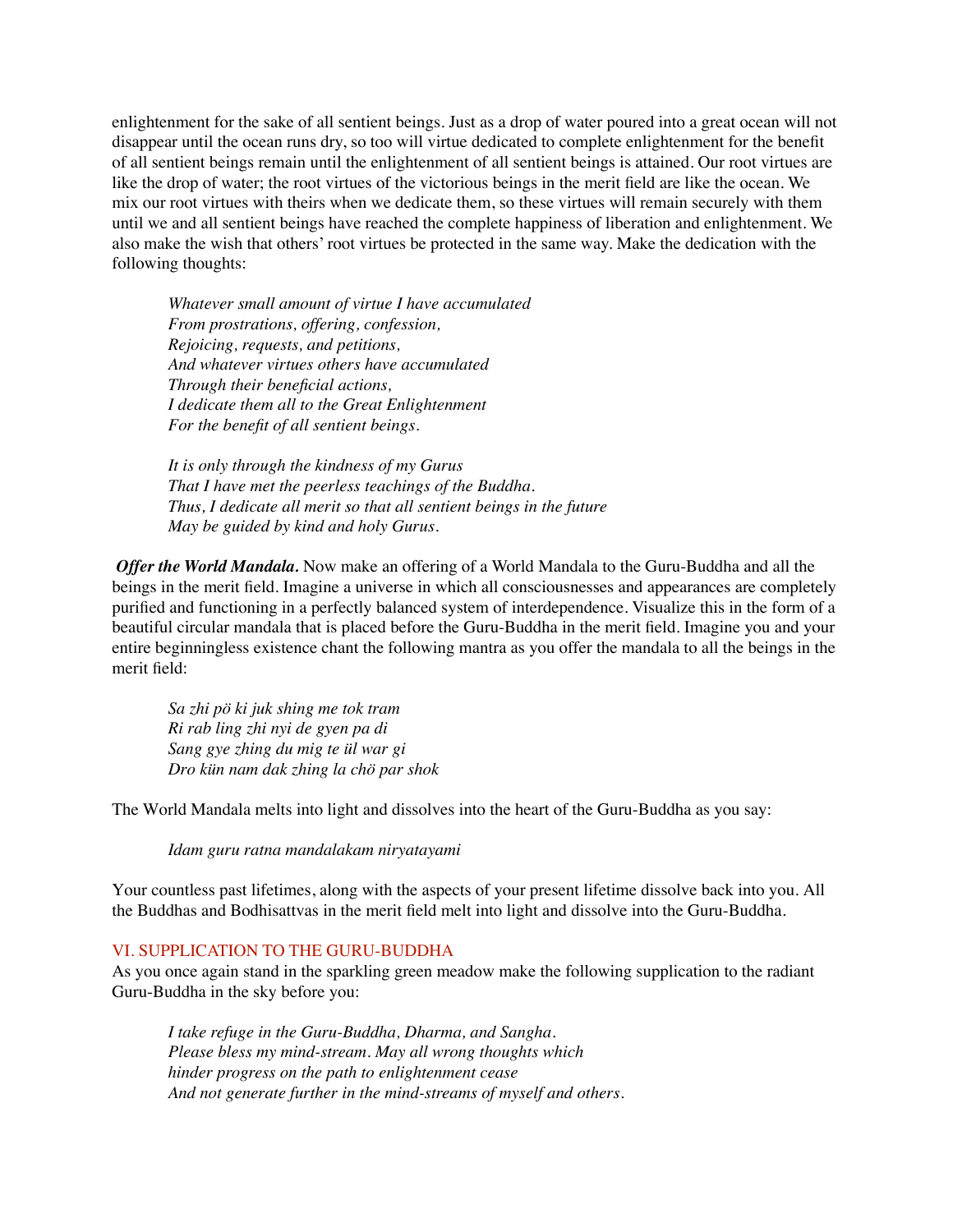*May we easily develop in our mind-streams every sort of Right thought that helps us progress on the path. Please bless us so all internal and external hindrances to Realizations on the path are completely pacified.*

*Magnificent, precious root Guru, Please stay in the lotus of my heart. Care for me with great compassion, And bestow the means for realizations of body, speech, and mind.*

Light comes from the Guru-Buddha, purifying you so that your body becomes like clear light. You feel that all external and internal obstacles in this life and your past lives are pacified. The Guru-Buddha becomes smaller and smaller while coming to the crown of your head and, facing in the same direction as you, enters into you at your crown. The Guru-Buddha descends to your heart where there is an open lotus of light, and sits upon it. The lotus closes and holds the Guru-Buddha very securely within its light. You hold and keep within you always these purifying practices of the Buddha in the form of your Spiritual Guru seated within the lotus at your heart.

As a closing to these preparatory practices, the following words of encouragement and advice to western students from His Holiness the 14th Dalai Lama are offered:

#### NEVER GIVE UP

No matter what is going on Never give up. Develop the heart. Be compassionate, Not just to your friends But to everyone. Be compassionate. Work for peace In your heart and in the world, Work for peace. And I say again, Never give up. No matter what is happening, No matter what is going on around you, Never give up.

H.H. The XIVth Dalai Lama

With this guided meditation I have strived to the best of my ability to present the essence of the traditional Six Preparatory Practices as taught to me by my esteemed gurus and spiritual teachers. However, their vast knowledge is difficult to grasp by an ignorant being with karmic obscurations like myself. Any errors are entirely my own and not due to the tireless and loving effort of my wonderful teachers. It is only through their kindness that I have met with